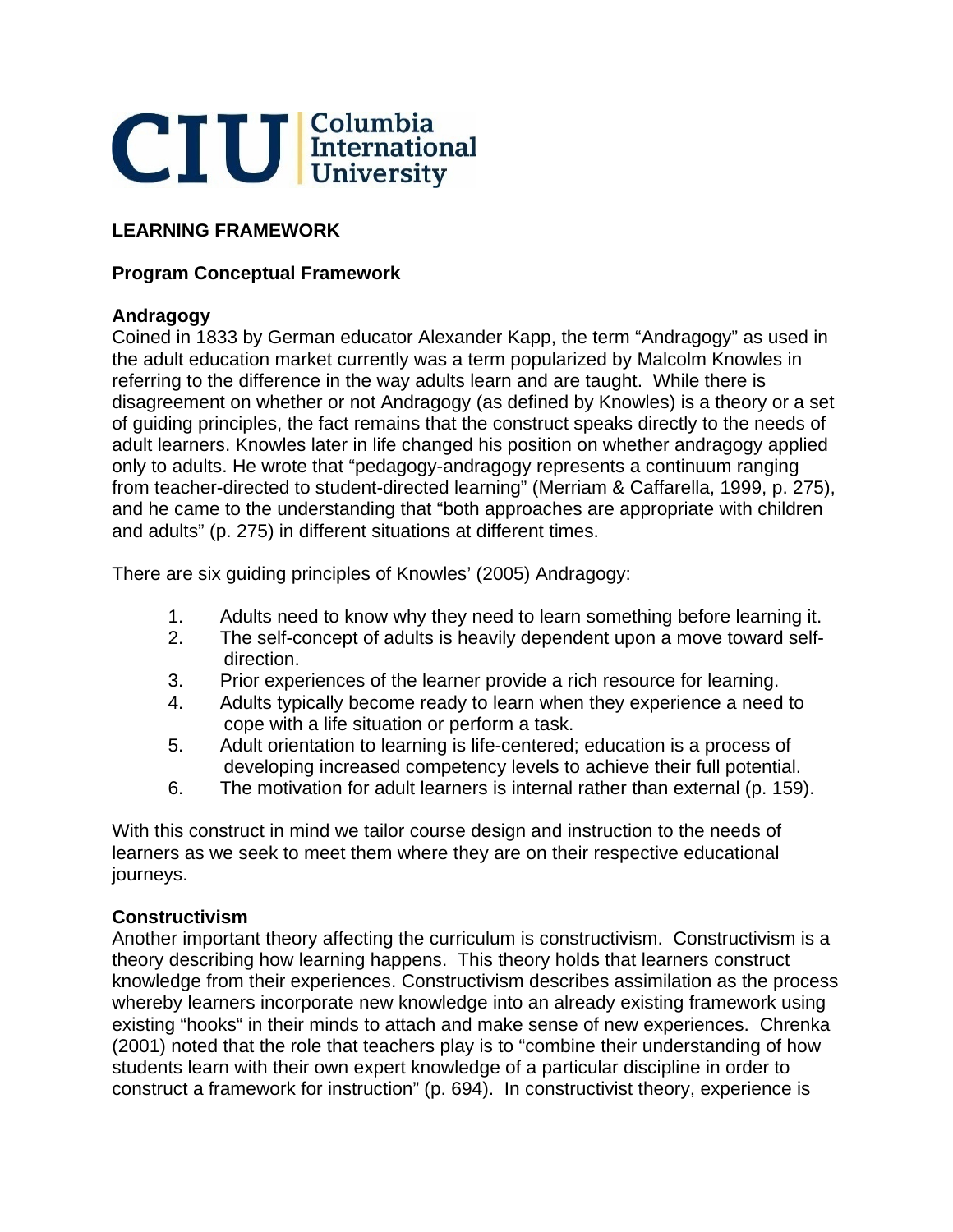the index and basis for meaning. In other words, the theory of constructivism suggests that learners construct knowledge out of their experiences. As a result, constructivists recognize the importance of placing the cognitive experiences in authentic activities. Instruction should also attempt to focus the student on the ability to be able to construct and reconstruct plans for learning material in the real world (Applefield, Huber, & Moallem, 2000).

Vermette, Foote, Bird, Mesibov, Harris-Ewing, and Battaglia (2001) use the following acrostic to create a functional understanding of constructivisms:

| <b>Connections:</b>      | Learning is through connections of new information and<br>previous knowledge.                                                                                                                                                                                                                                                                     |
|--------------------------|---------------------------------------------------------------------------------------------------------------------------------------------------------------------------------------------------------------------------------------------------------------------------------------------------------------------------------------------------|
| Options:                 | Choice is a key ingredient for students in the constructivist<br>classroom.                                                                                                                                                                                                                                                                       |
| <b>Negotiation:</b>      | Students should be allowed the freedom to garner a<br>personal understanding of the new information.                                                                                                                                                                                                                                              |
| Scaffolding:             | Teachers assist students to reach new levels of<br>understanding without giving them the direct information.                                                                                                                                                                                                                                      |
| Time:                    | Time is not a constant for the subject matter in a<br>constructivist model. Rather, the student's understanding<br>of the subject is the guide for the amount of time needed.                                                                                                                                                                     |
| Rubrics:                 | Rubrics are used to help evaluate.                                                                                                                                                                                                                                                                                                                |
| Understanding:           | Students must understand (and apply) the information to<br>have learned it.                                                                                                                                                                                                                                                                       |
| Collaboration:           | The building of knowledge in a social context is central to<br>learning.                                                                                                                                                                                                                                                                          |
| Technologies:            | Technology allows for greater resources for personalized<br>research and discovery.                                                                                                                                                                                                                                                               |
| Inquiry:                 | Learning is through inquiry about the subjects.                                                                                                                                                                                                                                                                                                   |
| Variety:                 | Variety of backgrounds, levels of comprehension, learning<br>styles, etc. should all be considered in the constructivist<br>classrooms.                                                                                                                                                                                                           |
|                          | Intentional Teaching: Though the teacher is a guide in this learning process, he<br>or she is no less a teacher.                                                                                                                                                                                                                                  |
| <b>Student-Centered:</b> | The focus of constructivism is on the student, not the<br>teacher.                                                                                                                                                                                                                                                                                |
| <b>Motivation:</b>       | Relevance is central to the student's motivation level.                                                                                                                                                                                                                                                                                           |
| Standards:               | Standards are ever-present in the constructivist model in<br>spite of the priority on student-centered learning,<br>etc. These standards may include the ability of the student<br>to think critically on the subject and perform other cognitive<br>procedures while manipulating his or her knowledge of the<br>subject (Vermette et al., 2001) |